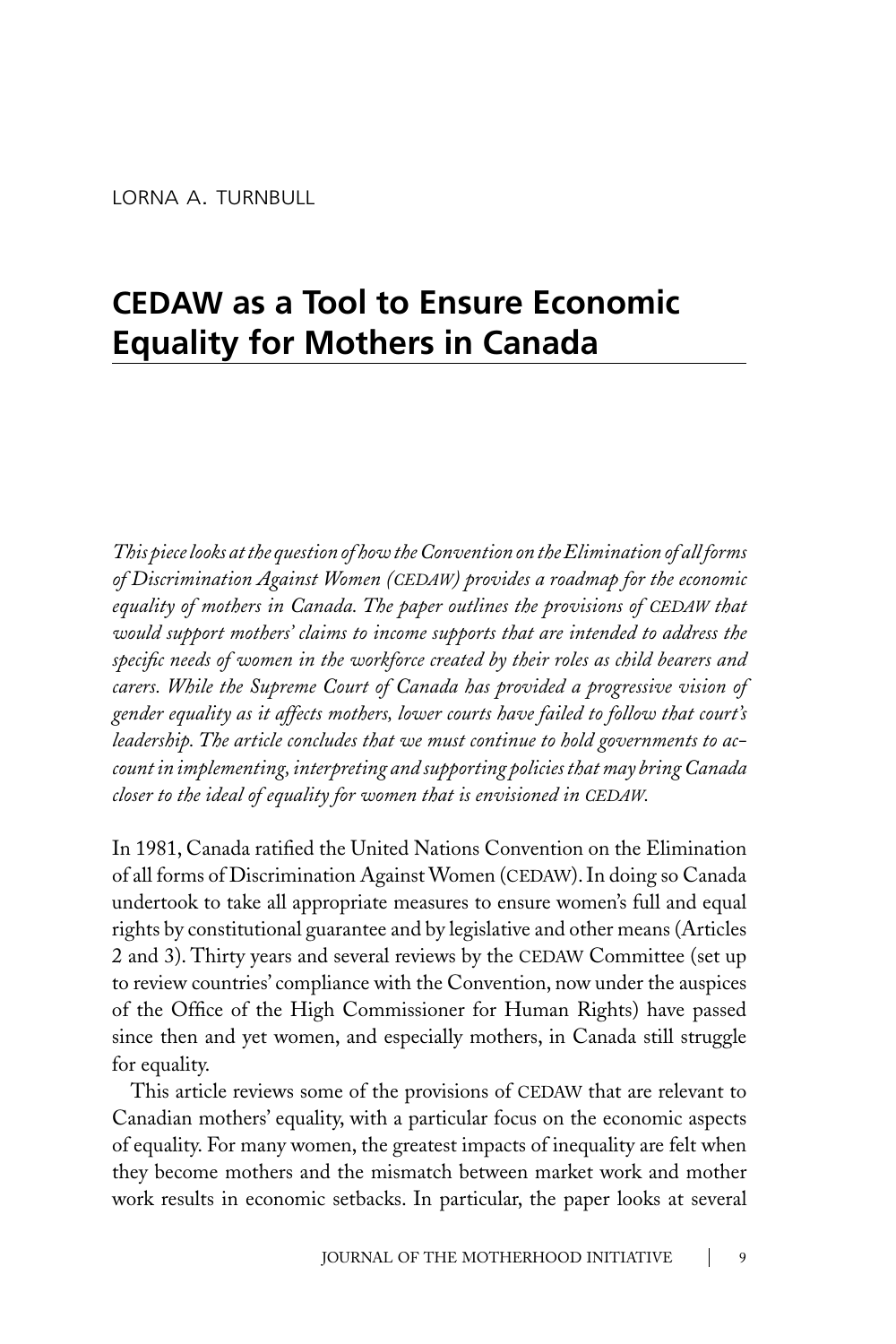court cases that clearly proclaim a vision of equality for mothers, and other cases that seem to belie our commitment. As others authors have noted before, progress towards equality for women follows a pattern: One step forward and two steps back (see Brodsky and Day).

The United Nations recognized this pattern at the time the Convention was being negotiated and drafted, and in the Preamble it was noted that despite the Universal Declaration of Human Rights which proclaimed that all human beings are born free and equal in dignity and rights and that everyone is entitled to all the rights and freedoms set forth therein, and despite the responsibility of States Parties to the International Covenants on Human Rights to ensure the equal rights of men and women to enjoy all economic, social, cultural, civil and political rights, women continued to experience extensive discrimination. In the preamble, the Convention documents the following concerns:

Concerned, however, that despite these various instruments extensive discrimination against women continues to exist.

Recalling that discrimination against women violates the principles of equality of rights and respect for human dignity, is an obstacle to the participation of women, on equal terms with men, in the political, social, economic and cultural life of their countries, hampers the growth of the prosperity of society and the family and makes more difficult the full development of the potentialities of women in the service of their countries and of humanity,

Concerned that in situations of poverty women have the least access to food, health, education, training and opportunities for employment and other needs,

Convinced that the establishment of the new international economic order based on equity and justice will contribute significantly towards the promotion of equality between men and women,

Convinced that the full and complete development of a country, the welfare of the world and the cause of peace require the maximum participation of women on equal terms with men in all fields,

Bearing in mind the great contribution of women to the welfare of the family and to the development of society, so far not fully recognized, the social significance of maternity and the role of both parents in the family and in the upbringing of children, and aware that the role of women in procreation should not be a basis for discrimination but that the upbringing of children requires a sharing of responsibility between men and women and society as a whole,

Aware that a change in the traditional role of men as well as the role of women in society and in the family is needed to achieve full equality between men and women…

These are concerns and aspirations that Canada remains committed to even as, a decade into the twenty-first century, inequalities between men and women continue to exist. While in a country like Canada men and women may be equal on paper, various measures show that equality is elusive in reality.<sup>1</sup>

# **The Reality for Women in Canada**

It is no secret that there is a growing gap between the richest 10 percent and the poorest ten percent of the population in Canada. The richest receive more than ten times the average income of the poorest citizens and Canada does a poorer job of redistribution through taxes and benefits than it has done in the past, or than is the case in most OECD countries (OECD 2011).<sup>2</sup> The OECD previously reported that income inequality grew in Canada much more rapidly than in other OECD countries in the period from 1995 to 2005 attributing this to significantly reduced spending on unemployment and various family benefits (OECD 2008). For women this matters because women are more frequently represented among the poor and experience greater depths of poverty than men. Women also rely more on social programs than men (Statistics Canada 2006b: 144; Finnie; Morris; Townsend 2-3, 6).

We also know that women in Canada still earn less than men, a lot less than men. The average annual pre-tax income in 2003 of women aged 16 years and older from all sources is \$24,400, a mere 62 percent of the figure for men. Even full-time, full-year employed women with average earnings of \$36,500 made only 71 percent of what comparably situated men earned (Statistics Canada 2006b: 134, 149, 140). International studies of wage gaps have established that there remains a residual difference between men's and women's earnings that cannot be explained away by differentials in education, skills, experience or location in the labour market and which reflects gender-based inequality (Kabeer 4). Compounding this are other disadvantages experienced by many women in Canada. Aboriginal women, women with disabilities, immigrant women and women of colour all experience deeper poverty still, a fact that was noted and roundly condemned by the CEDAW Committee in 2003 and again in 2008 (Statistics Canada 2006b).3

The most recent Global Gender Gap Report of the World Economic Forum, which considers the economic participation and opportunities, educational attainment, political empowerment and health and survival of women in countries around the globe ranked Canada back at 18th after placing 20th

…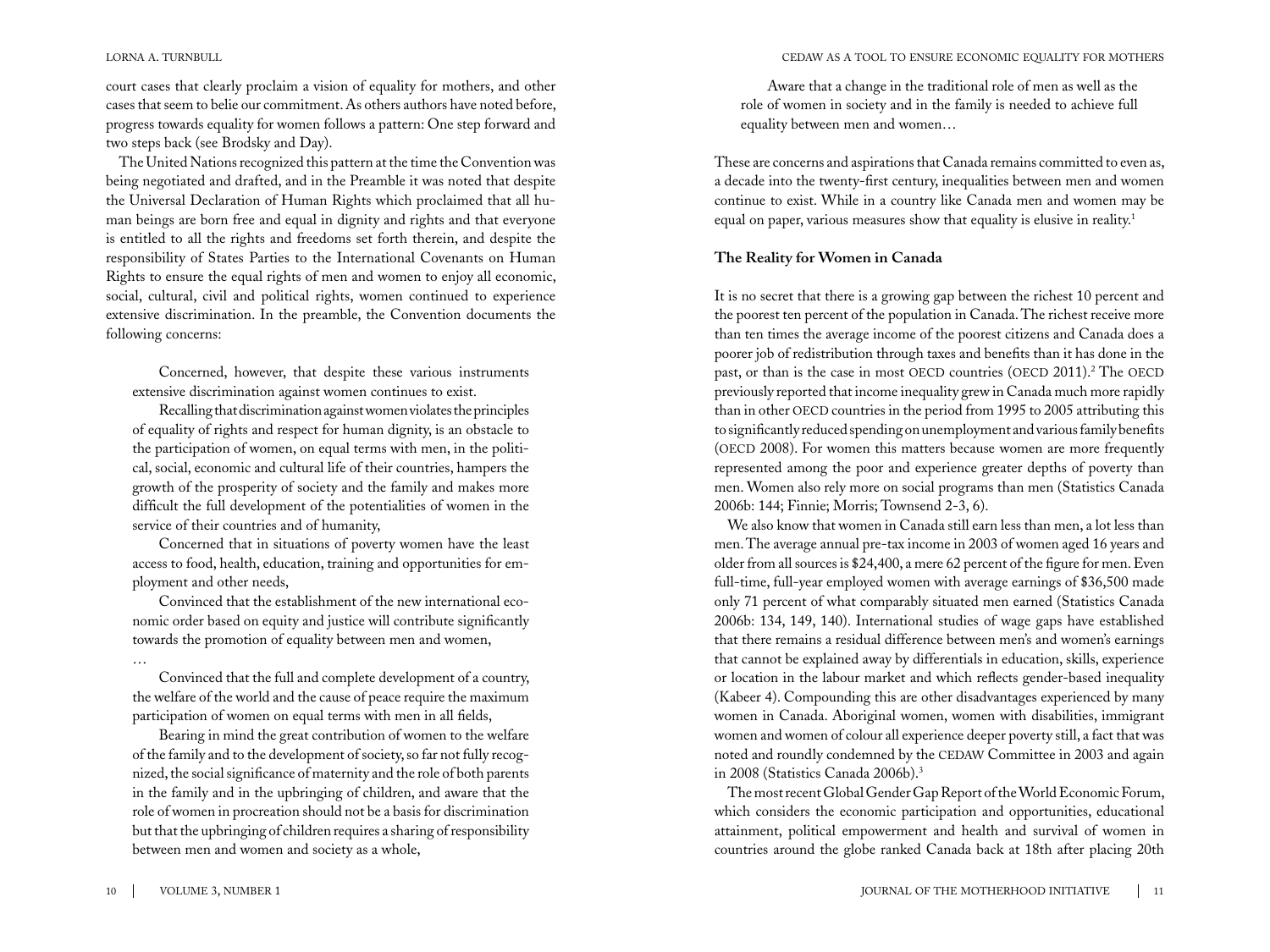### lorna a. turnbull cedaw as a tool to ensure economic equality for mothers

in 2010, 25th in 2009, 31<sup>st</sup> in 2008, 18th in 2007 and 13th in 2006 and still behind countries such as the Philippines, Lesotho, the United Kingdom and the United States (see Haussmann et al.). According to the measures of the World Economic Forum, Canada has closed less than three quarters of the gap between women and men. By contrast, Iceland, which is ranked at the top, has closed more than 85 percent of the gap.

For women with children the gap between them and men is even greater. A 1995 Statistics Canada study found that the major factor contributing to the wage gap is the presence of children, not age, marital status or education (Statistics Canada 1995: 22). More recent Statistics Canada research has studied the "motherhood earnings gap" finding that average hourly earnings of mothers were about 12 percent lower than those of women who do not have children (Statistics Canada 2009; Turnbull 2001). Seventy three percent of all women with children under 16 years living at home participated in the paid labour force while 87 percent of men did so according to the 2001 census (Statistics Canada 2001). Three quarters of the women with children who participate in the paid labour force are employed full time regardless of the age of their children (Statistics Canada 2006b: 105). Licensed, affordable childcare is only available for 17 percent of children under 12 in Canada, so even in the 21st century women still perform the lion's share of domestic tasks on top of their paid hours in the workforce, resulting in a gendered division of paid and unpaid work. Women spent on average 4.3 hours on domestic labour including childcare in 2005 compared with 2.5 hours/day for men. Ninety percent of women engage in such unpaid work whereas the percentage of men participating is 69 percent (Statistics Canada 2006a; Pupo; Bakht et al. 543-4, 546; Calder 352). The effects of such inequities during their working years follow women into their senior years. More than sixty percent of women do not have private workplace pensions, and their earnings from the Canada Pension Plan are much lower than are men's (see, generally, Statistics Canada 2006b: 279; Wiggins; Doe and Kimpson).

### **Leadership at the Supreme Court of Canada**

As a nation, we find ourselves in this place in spite of the fact that, after ratifying CEDAW, we did entrench a broad commitment to gender equality into our constitution in the form of the equality guarantees in sections 15 and 28 of the Canadian Charter of Rights and Freedoms.4 Our highest court has interpreted the equality guarantee to include substantive equality, a concept of equality that extends beyond formal equality's promise of treating likes alike, to ensure that protected groups are not subject to disadvantages or burdens not imposed on others, or excluded from access to advantages or benefits available to others

(*Andrews* v. *Law Society of British Columbia*). While the jurisprudence since that 1989 decision has deviated significantly from the broad and remedial approach first laid out, recent decisions have begun the slow journey back to surveying the impact on disadvantaged groups to ensure that the challenged laws or actions are not reinforcing systemic disadvantages or stereotypes (*R.* v. *Kapp*).

In 1989, just months after that first equality case, the Supreme Court of Canada decided the case of *Brooks* v. *Canada Safeway Ltd*. Chief Justice Dickson wrote that that discrimination against a woman because of pregnancy was discrimination on the basis of sex, and noted the burden of childbearing borne by women, saying it was "unfair to impose all of the costs of pregnancy upon one half of the population … and that it seems to bespeak the obvious that those who bear children and benefit society as a whole thereby should not be economically or socially disadvantaged." Reading words like these one could imagine that the Chief Justice had read the preamble to CEDAW and had clearly grasped the systemic discrimination it was intended to address, even though there is no reference to CEDAW in his decision.<sup>5</sup> The decision was remarkable because barely a decade before, in 1978, the Supreme Court had decided in the case of *Bliss*  v. *A.G. Canada* that a woman who had been refused Unemployment Insurance benefits because of her pregnancy was not discriminated against on the basis of sex. The court reasoned that Stella Bliss had not experienced sex discrimination since the Act treated pregnant women differently from other unemployed persons, both male and female, "because they are pregnant and not because they are women." The *Bliss* case is a classic example of the failure of formal equality and the *Brooks* case an example of how looking at the broader context of an equality claim to examine the law's impact can promote substantive equality.

In 2005, the Supreme Court, in a case about the respective constitutional powers of the federal and Quebec governments, reviewed Quebec's maternity/ parental benefit scheme.<sup>6</sup> A majority of the judges on the panel were women, and they upheld the constitutionality of the federal Employment Insurance maternity/parental benefits. They also brought a substantive equality approach to this case, and again, a broad view of the social context of women who are mothering that reflects the aspirations of CEDAW. Madam Justice Deschamps recognized that "the benefit derived from procreation extends beyond the benefit to the parents. Children are one of society's most important assets, and the contribution made by parents cannot be overstated.… The decision to offer women the possibility of receiving income replacement benefits when they are off work due to pregnancy is therefore a social policy decision … that can … be harmoniously incorporated into a public unemployment insurance plan."7 This language underlines the benefit society derives from women's reproductive labour and the collective responsibility to support women in their roles as workers and mothers. It also expresses a departure from the privatizing approach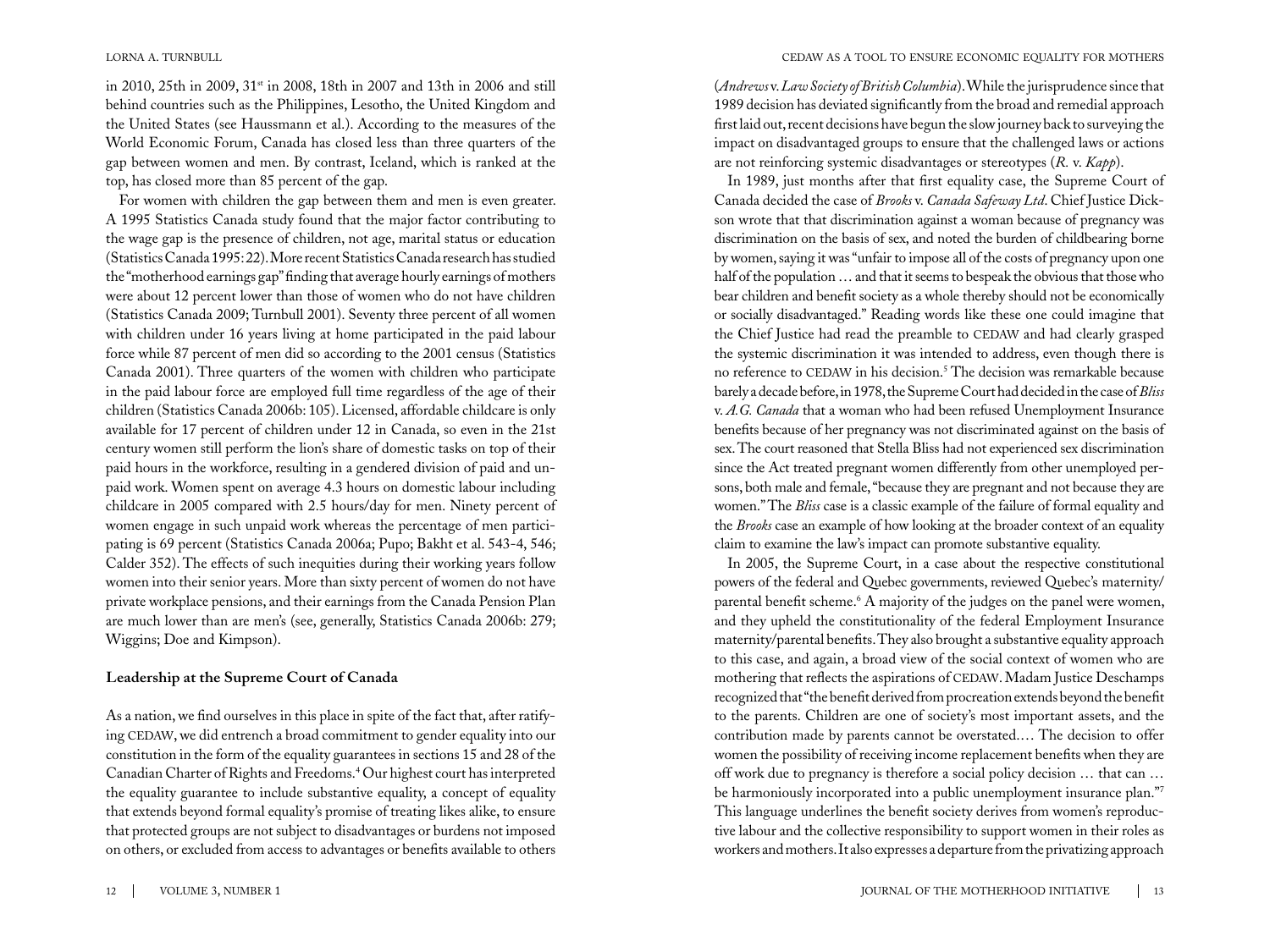### lorna a. turnbull cedaw as a tool to ensure economic equality for mothers

that is seen in many other decisions that touch upon social reproduction. The decision, in line with a substantive equality approach, also seems to recognize that maternity/parental benefits are different from regular unemployment benefits because they are designed to meet the particular needs of women: "a growing portion of the labour force is made up of women, and women have particular needs that are of concern to society as a whole. An interruption of employment due to maternity can no longer be regarded as a matter of individual responsibility."8

These two decisions represent strong statements of the collective social responsibility for the work of raising future generations and affirm the need to provide at least some level of that public support as a necessary element of women's full inclusion in Canadian society. While neither decision referenced Canada's obligations under CEDAW, both of them represent an expression of equality that would give effect to those obligations. Unfortunately, during the same time periods at lower level courts and in the hands of government administrators, these progressive approaches to ensuring economic equality and inclusion for mothers are not being upheld.

## **Lower Courts Still Struggle with Equality for Mothers**

Starting in 1999, a series of cases were decided by the Federal Court of Appeal that related to women's access to Employment Insurance benefits in situations where they had recently claimed maternity benefits, or were attempting to qualify for maternity or parental benefits. In several of the cases the court held that the rules which limited the mother's access to regular benefits after receiving maternity/parental benefits were not contrary to the equality provisions of the *Charter* because they did not result in differential treatment since both men and women experienced the same limitations on benefits (even though at the time 98 percent of maternity benefit claimants were women) (*Sollbach* v. *Canada (Attorney General)*; *Krock* v*. Canada (Attorney General)*; *Canada (Attorney General)* v. *Brown*; *Miller* v*. Canada (Attorney*  General)).<sup>9</sup> In another case where the court recognized that the eligibility requirements impacted women differently than men because women's work patterns were affected by their responsibilities for childcare, the court still found that there was no discrimination, because a denial of benefits "could hardly be said to violate one's essential human dignity" (*Canada (Attorney General)* v*. Lesiuk* ). Since the Supreme Court's decision in *Kapp* in 2008, "dignity" is no longer being considered as the primary indicator for a finding of discrimination. The Court noted that the focus on human dignity (as set out in *Law v. Canada (Minister of Employment and Immigration)*, [1999] 1 s.C.R. 497) was "abstract and subjective," "confusing and difficult to apply,"

"formalistic," and "an *additional* burden on equality claimants, rather than the philosophical enhancement it was intended to be."10

These are cases where the rules that the court was being asked to consider were rules that appeared to treat women the same as men, but where the impact of applying them to women, who still bear the greatest burden of child rearing, and certainly of childbearing, is disadvantageous. The application of these rules in this way makes it difficult and burdensome for women to participate fully in marketwork while still having responsibility for motherwork. Laws, policies and practices which do not take account of the impact of care giving responsibilities on earnings and workforce participation compound the disadvantages women already experience. In these cases, the women were asking courts to recognize that they are workers *and* mothers. Recognition of a woman's identity as a worker should not be limited to the situations where she suppresses her mothering role in order to appear more like an ideal—typically male—worker. The law should support the recognition of workers who have other important social commitments such as raising children.

ceDAW has provisions that require Canada to pass laws and implement policies and practices that will remove these disadvantages. Under CEDAW Canada must take measures to modify social and cultural patterns in a way that promotes an understanding of social reproduction as the collective responsibility of society and parents of both genders (Article 5); to eliminate discrimination against women in employment through measures such as maternity leave with pay or comparable social benefits without loss of former employment, seniority or social allowances; safe working conditions; prohibitions on discrimination on the grounds of pregnancy or of maternity leave; and the provision of social services that enable parents to combine family obligations with work responsibilities (for example, child-care facilities) (Article 11). CEDAW also requires that Canada take into account the particular challenges faced by rural women, especially their unpaid work and the significant roles which rural women play in the economic survival of their families, including their work in the nonmonetized sectors of the economy (Article 14).

With such clear statements of Canada's commitments, it is difficult to understand why women, and especially mothers, still have such a gap to close until they achieve equality with men as it is envisioned in CEDAW. Part of the reason for slow progress towards this goal may be that courts are not often reminded of our country's commitments under international laws like CEDAW. They also lack a full understanding of the realities of women's lived experiences, especially in caring for children and working in paid employment (see Turnbull 2006). Another part of the problem is that when an individual woman brings a challenge to the unequal effect of some law (like the Employment Insurance rules about eligibility for maternity benefits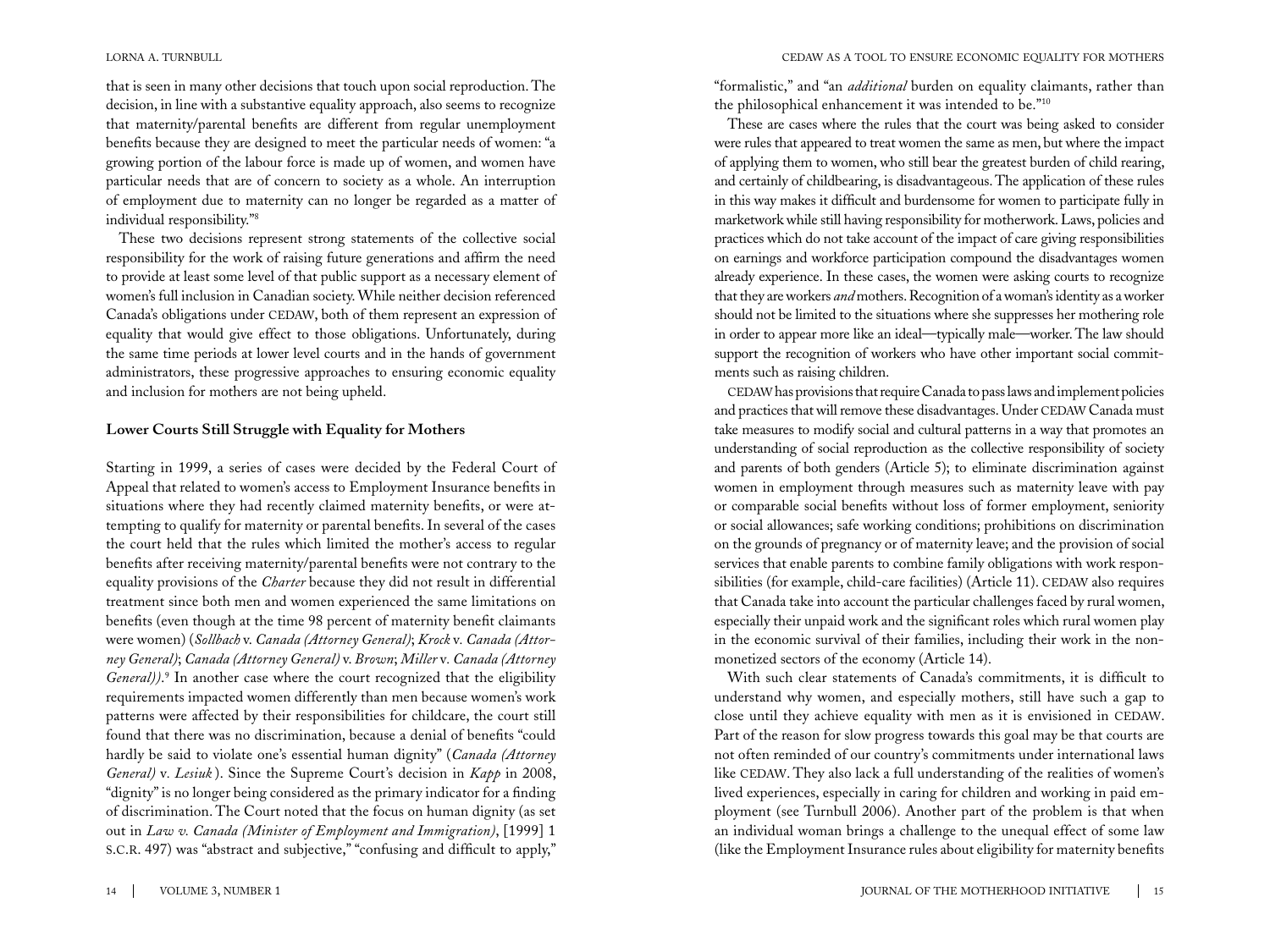discussed above) the government is quick to defend the law and to argue against the substantive equality approach the claimant puts forward. A recent case relating to access to disability benefits under the Canada Pension Plan (cpp) provides a distressing example (*Harris* v. *Minister of Human Resources and Skills Development*).

A young mother with Multiple Sclerosis was unable to claim disability benefits under the Canada Pension Plan scheme because she failed to meet the "recency requirement" under the Act. One of her children was profoundly disabled which affected her ability to return to paid work until the child was nine years old, but the rules only provide for absence from paid work until the child reaches seven years of age. She claimed that she was discriminated against on the basis of her child's disability, not on the basis of gender. The court was willing to consider her child's disability as a ground of discrimination under section 15, but ultimately decided that there was no discrimination because "the provisions apply equally to all … [since] … all children take the same length of time to reach the age of seven." One judge even went on to say that the claimant "chose to care for her child rather than return to work in 1998 and so it is a result of her own actions that she was unable to meet the recency requirement." This decision was not appealed to the Supreme Court of Canada. It is difficult, in light of Canada's commitments made under CEDAW, to understand why the government is defending such a narrow application of a law that was intended to address women's unique situation as workers who have children.

# **Conclusion**

When faced with decision-making like this it is easy to get discouraged and to wonder if we will ever achieve the kind of substantive equality that Canada has committed to through CEDAW and through our own constitutional provisions. In Article 7, CEDAW provides that governments shall "ensure to women, on equal terms with men, the right … [t]o participate in non-governmental organizations and associations concerned with the public and political life of the country." Yet, the federal government has cut funding to Status of Women Canada significantly since 2006 and as a consequence to a broad range of women's organizations.11 The Court Challenges Program, an innovative funding program that allowed disadvantaged groups to apply for support to bring "test cases" to ensure proper application of the Charter equality guarantees was also cancelled in 2006, with the suggestion that spending government funds to challenge Canada's laws was an inappropriate use of public funds.<sup>12</sup> It is contrary to the commitments that Canada made under CEDAW to cut these important programs that enable women to advocate for gender equality.

We must continue to push our governments and the judiciary to live up to the

commitment we have made to the women of this country. Despite cuts to our organizations, despite the difficulty of getting equality cases before the courts, we must demand that Canada take "all appropriate measures to ensure women's full and equal rights."13 The Convention on the Elimination of all forms of Discrimination Against Women is a tool that women must put forward more vigourously when making claims for equality.

<sup>1</sup>See for example the statements on the website of Foreign Affairs and International Trade Canada to the effect that "Canada is a world leader in the promotion and protection of women's rights and gender equality" (<http://www.international.gc.ca/rights-droits/women-femmes/equality-egalite.aspx?view=d>).

<sup>2</sup>The citation to statistics from the OECD, the World Economic Forum and Statistics Canada are the same or similar to statistics that I regularly cite in my work to lay the context for the legal analysis that follows. See, generally, also Turnbull (2001) and continuing through to Turnbull (2010).

<sup>3</sup>See UN CEDAW (2003), at para. 357-8, 361-2, 373-82, esp. 373-4; see also un cedaw (2008). 4

Part I of the *Constitution Act,* 1982. While the Charter does not provide explicit reception of CEDAW and there is debate about its status in Canada, the history of the Charter and the approach taken by courts confirm it is relevant to equality law in Canada. See, generally, Freeman and Van Ert (88, 187, 540).

5 In *Slaight Communications v. Davidson* (at 1056), decided the same year as the *Brooks* case, c. j. c. Dickson does provide the most compelling theory for the application of international human rights law to Charter decision-making.

6 Reference re *Employment Insurance Act* (Can.) ss. 22 and 23, 2005 scc 56. 7 Ibid at para 54 and 56.

8 Ibid at para 66.

9 These cases may simply be evidence of the challenges created by the "dignity" approach to equality analysis (see also note 10) or they may be indicative of the difficulty the courts still experience in grasping the imperative of substantive equality as it applies to mothers.

 $^{10}$ At para. 22, where the Court cites a range of critical literature that has interrogated the application of the "dignity" concept.

 $11A $5$  million cut resulted in the closure of three quarters of the organization's offices across the country and was accompanied by restrictions on the "advocacy" work of the community organizations funded by Status of Women (see the *Tenth Report* of the Standing Committee on the Status of Women. See, also, "Tories to cut off funding for women's lobby groups.") The new "model" has resulted in the closure of countless women's organizations in the country as the restrictions on the nature of work they do and on the dollars available has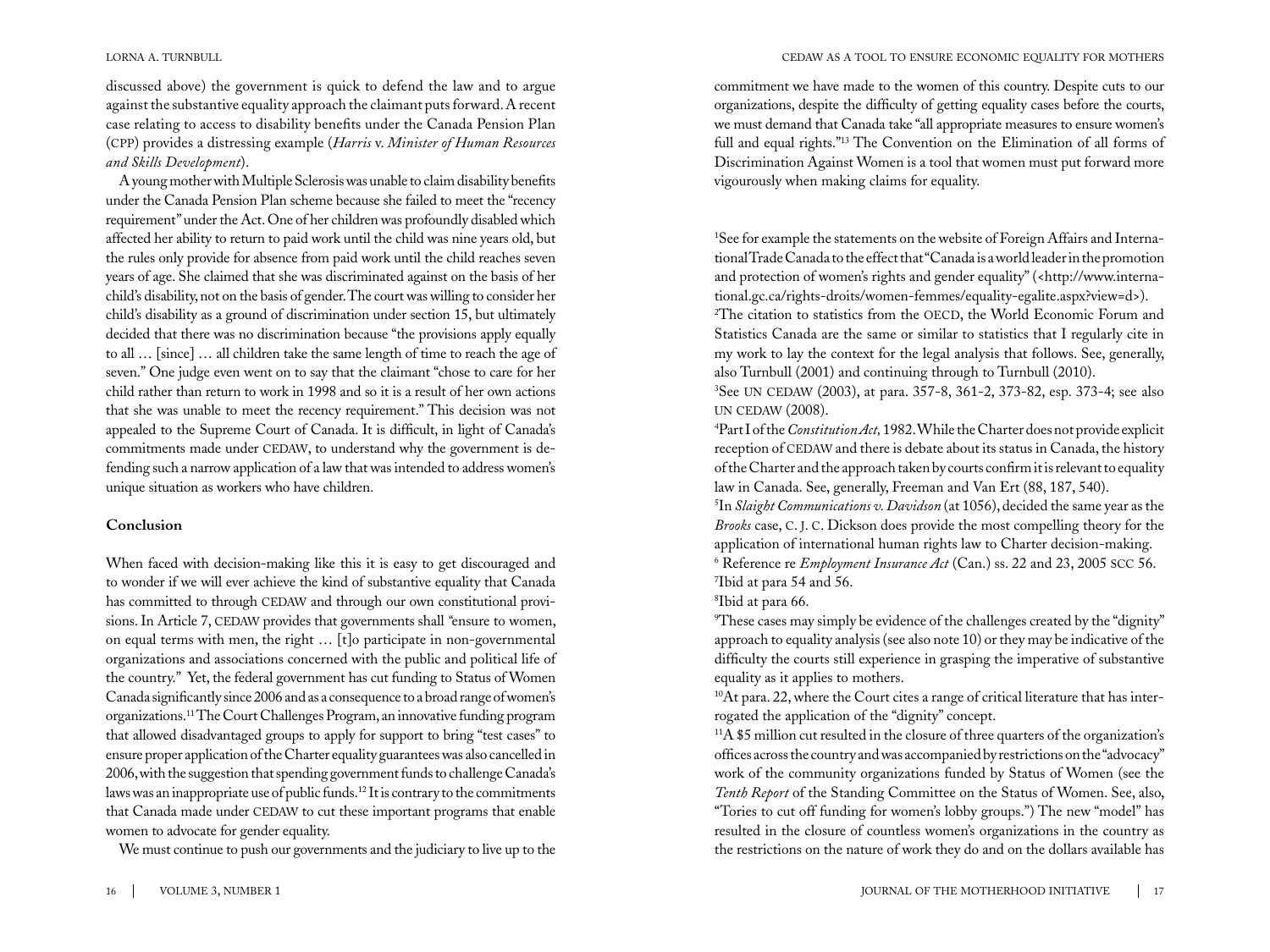closed them down (see Mullins; and the webpage of the Ad Hoc Coalition for Women's Equality and Human Rights).

<sup>12</sup>Although the cut took place within a range of other program cuts, specific reasons were not provided. Then Treasury Board president, John Baird, did however remark that it didn't make sense for the federal government to "subsidize lawyers to challenge the government's own laws in court" (see Walkom. See also "Court Challenges Program").

<sup>13</sup>Many organizations across the country continue to work hard to promote gender equality in the face of these obstacles. In Manitoba, UNPAC is doing important work in the community and with the government to achieve the CEDAW promise (see DeGroot and Turnbull; Turnbull 2010).

# **References**

- Ad Hoc Coalition for Women's Equality and Human Rights. Web. <http:// www.womensequality.ca/index.html>.
- *Andrews* v. *Law Society of British Columbia* [1989] 1 s.c.r. 143
- Bakht, Natasha et al. "D.B.S. v. S.G.R.: Promoting Women's Equality through the Automatic Recalculation of Child Support." *Canadian Journal of Women and the Law* 18 (2006): 535-563.
- Brodsky, Gwen and Shelagh Day. *Canadian Charter Rights for Women: One Step Forward or Two Steps Back?* Ottawa: Canadian Advisory Council on the Status of Women, 1989.

*Brooks* v. *Canada Safeway Ltd.* [1989] 1 s.c.r. 1219.

- Calder, Gillian. "Recent Changes to the maternity and Parental Leave benefits Regime as a Case Study: The Impact of Globalization on the Delivery of Social Programs in Canada" *Canadian Journal of Women and the Law* 15 (2003): 342-366.
- *Canada (Attorney General) v. Brown*, 2001 fca 385.
- *Canada (Attorney General)* v. *Lesiuk*. 2003 f.c.a. 3.
- Convention on the Elimination of all forms of Discrimination Against Women (CEDAW). Preamble. Web. <http://www.un.org/womenwatch/daw/cedaw/ text/econvention.htm#intro>.
- "Court Challenges Program (ccp)." *Voices-voix.* Web. <http://voices-voix. ca/en/facts/profile/court-challenges-program-ccp>.
- DeGroot, Jennifer and Lorna Turnbull. "Femme Fiscale." *Canadian Woman Studies/les cahiers de la femme* 25 (2006): 173-176.

Doe, Tanis and Sally Kimpson. *Enabling Income: cpp Disability Benefits and Women with Disabilities.* Ottawa: Status of Women Canada, 1999.

Finnie, Ross. "An Econometric Analysis of Poverty Dynamics in Canada." Queen's School of Policy Studies Working Paper 9, October 2000.

- Freeman, Mark and Gibran Van Ert. *International Human Rights Law.* Toronto: Irwin Law, 2004.
- *Harris* v. *Minister of Human Resources and Skills Development* 2009 f.c.a. 22. Haussmann, Ricardo et al. *The Global Gender Gap Report 2011*. Geneva, Switzerland: World Economic Forum, 2011. Web. <http://www.weforum. org/issues/global-gender-gap>.
- Kabeer, Naila. "Gender, Labour Markets and Poverty: An Overview." *Poverty in Focus: Gender Equality*. Ed. Dag Ehrenpreis. Brazilia, Brazil: International Poverty Centre, 2008.

*Krock* v. *Canada (Attorney General),* 2001 fca 188.

- *Miller* v. *Canada (Attorney General),* 2002 fca 370.
- Morris, Marika. Women and Poverty: A Fact Sheet. CRIAW, March 2002. Web. <http://www.criaw-icref.ca/poverty\_fact\_sheet.htm>.
- Mullins, K. J. "Harper government cuts funding to key feminists groups." *Digital Journal* May 6, 2010. Web. <http://digitaljournal.com/article/291658>.
- Organization for Economic Cooperation and Development (OECD). *Divided We Stand: Why Inequality Keeps Rising.* Country Note. Canada. Paris: OECD, 2011. Web. <http://www.oecd.org/dataoecd/50/52/49177689.pdf >.
- Organization for Economic Cooperation and Development (OECD). *Grow*ing Unequal? Income Distribution and Poverty in OECD Countries. Country Note, Canada, Paris: OECD, 2008. Web. <http://www.oecd.org/dataoecd/44/48/41525292.pdf>.
- Pupo, Norene. "Always Working, Never Done: The Expansion of the Double Work Day." *Good Jobs, Bad Jobs, No Jobs: The Transformation of Work in the 21st Century.* Ed. Ann Duffy, Daniel Glenday and Norene Pupo. Toronto: Harcourt Brace and Co., 1997.

*R.* v. *Kapp* [2008] 2 s.c.r. 483.

- *Slaight Communications* v. *Davidson*, [1989] 1 s.c.r. 1038.
- *Sollbach* v. *Canada (Attorney General)* (1999), 252 n.r. 228 (f.c.a.).
- Standing Committee on the Status of Women. *Tenth Report*. Web. < http://www. parl.gc.ca/HousePublications/Publication.aspx?DocId=2520144&Languag e=E&Mode=1&Parl=39&Ses=1>.
- Statistics Canada. *2001 Census.* "Table 53 Labour Force Activity."
- Statistics Canada. *As Time Goes By … Time-use of Canadians.* Ottawa: Minister of Industry, 1995.
- Statistics Canada. "Earnings of Women With and Without Children." *Perspectives,* March 2009.Ottawa: Minister of Industry, 2009. Catalogue no. 75-001-X at 7.
- Statistics Canada. "gss: Paid and Unpaid Work 2005." *The Daily* July 19, 2006a. Catalogue no. 11-001-xie.

Statistics Canada. Women in Canada: a Gender-based Statistical Report. 5<sup>th</sup> ed.